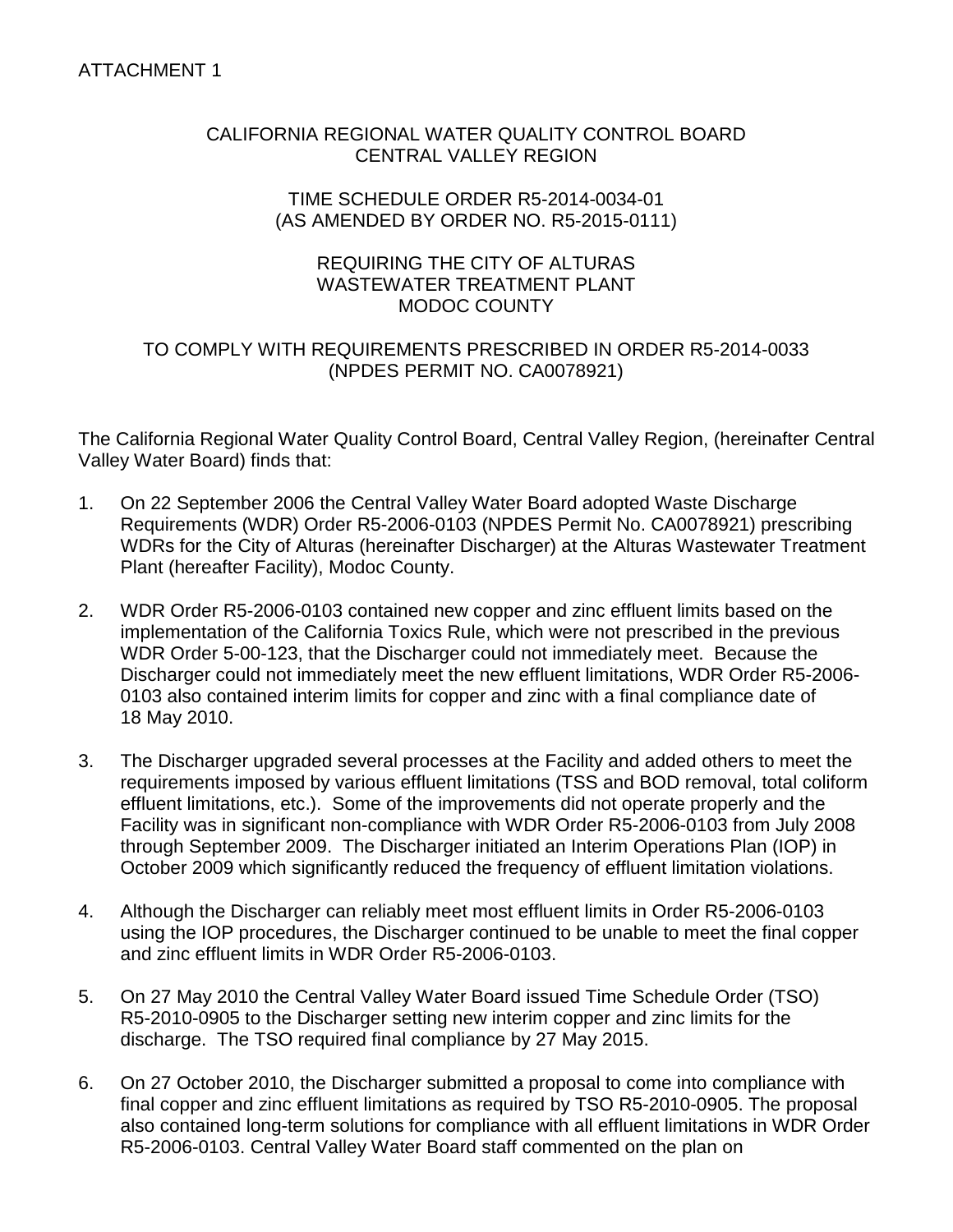7 December 2010 and requested a revised plan by 30 January 2011. The Discharger requested an extension to that date to 28 February 2011. The Discharger submitted a final work plan on 28 February 2011 which proposed a long term solution to wastewater treatment through land discharge of the effluent and elimination of all surface water discharge.

- 7. On 27 March 2014 the Central Valley Water Board adopted WDR Order R5-2014-0033 (NPDES Permit No. CA0078921) and rescinded WDR Order R5-2006-0103. As TSO R5-2010-0905 referenced WDR Order R5-2006-0103, the TSO was updated to remain valid. TSO R5-2014-0034 replaced TSO R5-2010-0905 to include reference to the updated WDR but kept the copper and zinc compliance schedule from previous TSO R5-2010-0905.
- 8. WDR Order R5-2014-0033 contains Final Effluent Limitations IV.A.1.a., which reads, in part, as follows:

|                                                                                             |              | <b>Effluent Limitations</b> |                          |                                |                                        |                                        |  |
|---------------------------------------------------------------------------------------------|--------------|-----------------------------|--------------------------|--------------------------------|----------------------------------------|----------------------------------------|--|
| <b>Parameter</b>                                                                            | <b>Units</b> | Average<br><b>Monthly</b>   | Average<br><b>Weekly</b> | <b>Maximum</b><br><b>Daily</b> | <b>Instantaneous</b><br><b>Minimum</b> | <b>Instantaneous</b><br><b>Maximum</b> |  |
| <b>Total Coliform</b><br>Organisms $-$<br>Applicable when<br><20:1 dilution is<br>available | MPN/100 mL   | --                          | $2.2^1$                  | $23^{2}$                       |                                        | 240                                    |  |
| Copper, Total<br>Recoverable                                                                | µg/L         | 3.7                         | $-$                      | 7.6                            |                                        | $- -$                                  |  |
| Zinc, Total<br>Recoverable                                                                  | $\mu$ g/L    | 13                          | --                       | 21                             | --                                     | --                                     |  |

<sup>1</sup> Applied as a 7-day median effluent limitation.

<sup>2</sup> Total coliform organisms shall not exceed more than once in any 30-day period.

- 9. The effluent limitations specified in WDR Order R5-2014-0033 for copper and zinc are more stringent than those prescribed in the previous WDR Order R5-2006-0103 and based on the *Water Quality Control Plan, Fourth Edition, for the Sacramento and San Joaquin River Basins* (Basin Plan) water quality objectives for protection of aquatic life promulgated by the California Toxics Rule. The total coliform effluent limitations are based on guidance from the California Department of Public Health.
- 10. Federal regulations, 40 CFR 122.44 (d)(1)(i), require that NPDES permit effluent limitations must control all pollutants which are or may be discharged at a level which will cause or have the reasonable potential to cause or contribute to an in-stream excursion above any State water quality standard, including any narrative criteria for water quality. Beneficial uses, together with their corresponding water quality objectives or promulgated water quality criteria, can be defined per federal regulations as water quality standards.
- 11. Immediate compliance with the final effluent limitations contained in WDR Order R5-2014-0033 for copper, zinc, and total coliform at Discharge Point No. 001 is not possible.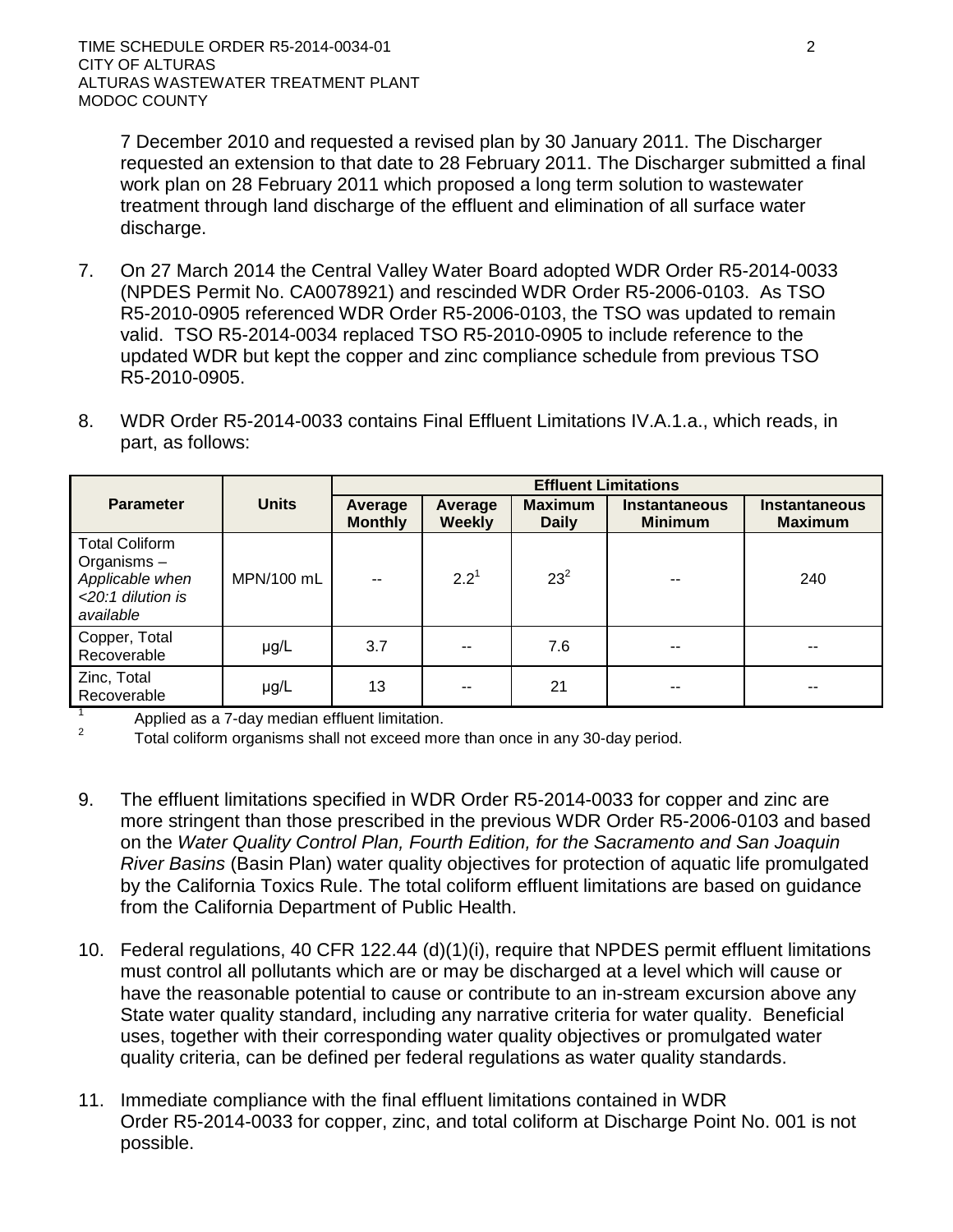12. Elimination of surface water discharges from the facility will resolve potential total coliform effluent limitation violations in addition to resolving potential copper and zinc effluent limitations violations. If the surface water discharge cannot be eliminated, then the Discharger would complete upgrades sufficient to comply with the final effluent limits, or conduct studies sufficient to justify alternate final effluent limits. The Clean Water Act and the Water Code authorize time schedules for achieving compliance. The following table summarizes the effluent monitoring data obtained from January 2009 to March 2015 for copper, zinc, and total coliform organisms:

| <b>Parameter</b>                   | <b>Units</b> | <b>MEC</b> | <b>Mean</b> | # of Samples | # of Non-Detects |
|------------------------------------|--------------|------------|-------------|--------------|------------------|
| Copper, Total                      | µg/L         | 31.2       | 8.8         | 32           |                  |
| Zinc, Total                        | µg/L         | 63.6       | 28.7        | 32           |                  |
| <b>Total Coliform</b><br>Organisms | MPN/100 ml   | 2419       | 28(1)       | 346          | 163              |

 $<sup>1</sup>$  Median value.</sup>

- 13. For compliance with the final effluent limitations for copper, zinc, and total coliform, the Discharger requires additional time to install new facilities to eliminate the discharge to surface waters. If the surface water discharge cannot be eliminated, then the Discharger would complete upgrades sufficient to comply with the final effluent limits, or conduct studies sufficient to justify alternate final effluent limits. Necessary activities include engineering feasibility and design studies, environmental documentation if required, permitting, and financing. Should studies show that elimination of the surface water discharge is infeasible or impermissible, alternative treatment and environmental studies will be necessary to achieve compliance.
- 14. This Order provides a time schedule for the Discharger to develop, submit and implement methods of compliance, implement the pollution prevention plan, and construct the necessary treatment plant upgrades to meet the final effluent limitations.

# **Need for Time Schedule Extension and Legal Basis**

15. On 4 May 2015, the Discharger submitted a letter that requested additional time beyond that provided with the adoption of the TSO on 27 March 2014 to complete Facility improvements necessary to demonstrate compliance with final effluent limitations. The letter included justification for requesting additional time to comply, presented historical measures taken by the Discharger since 2006, provided an update on the economically prohibitive IOP, and outlined planned future actions. The Discharger began construction of Facility improvements in 2006 that were completed in 2008 to improve discharge quality and achieve full compliance WDR Order R5-2006-0103. Improvements included headworks upgrades, primary clarification improvements, an additional secondary clarifier, expanded chlorine contact chamber capacity, new lined sludge drying beds, new and upgraded trickling filter media, new pumping and flow control upgrades, and a new operations building. Significant non-compliance with copper and zinc limitations persisted post Facility improvements. In 2008, the Discharger completed a site-specific translator study that indicated additional measures were necessary to achieve full compliance with final effluent limitations for copper and zinc. In October 2009, the Discharger initiated an Interim Operations Plan (IOP) that included new use of coagulants and improved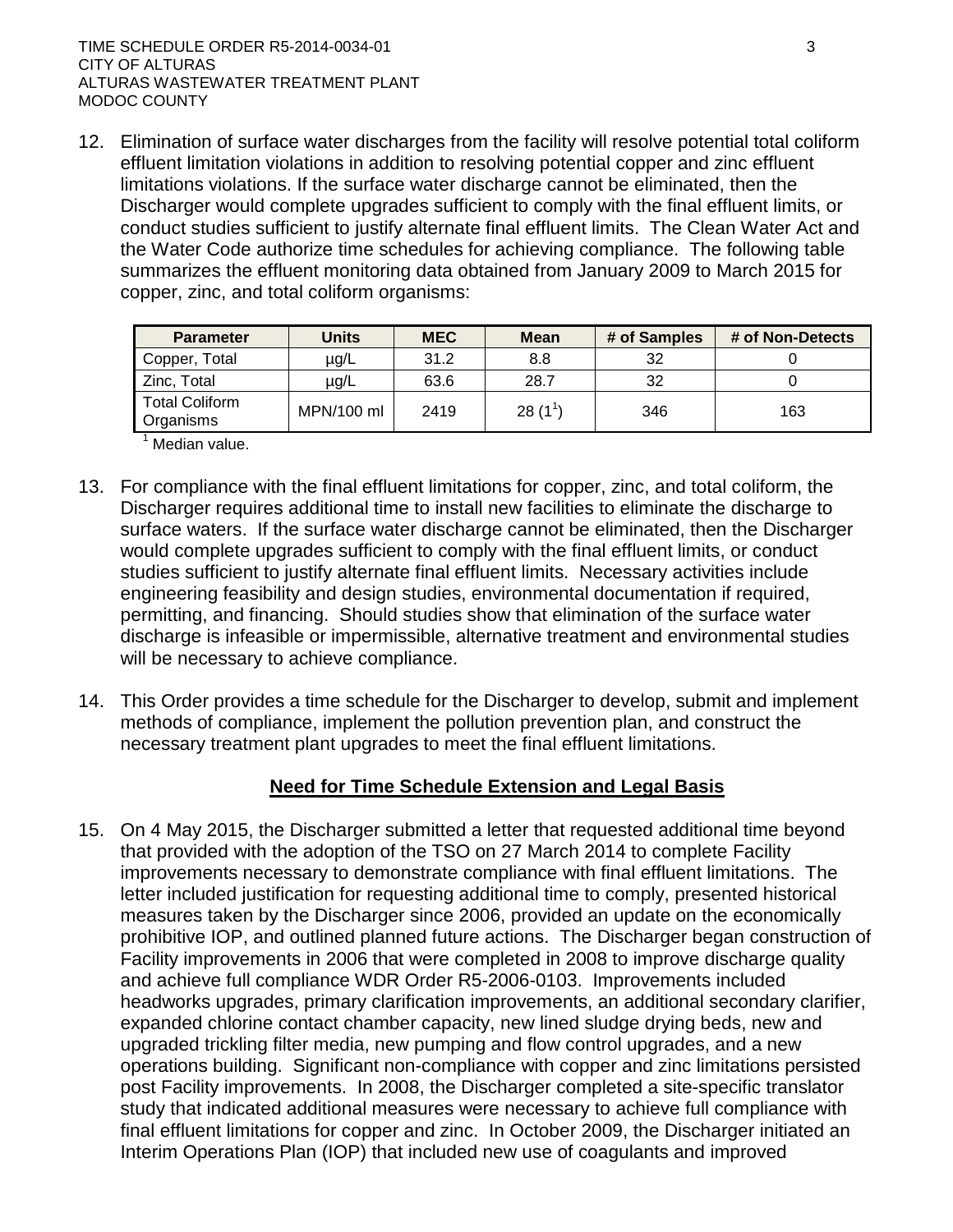hydraulics control to increase removal efficiency of copper and zinc. The IOP demonstrated improved discharge quality and significantly reduced the frequency of effluent limitation violations. Despite these efforts, the Discharger was still not able to consistently comply with final effluent limitations for copper and zinc by 18 May 2010. Since October 2009, the Discharger has continued to implement an economically prohibitive Interim Operations Plan (IOP) to improve discharge quality from the Facility. As the IOP is not economically sustainable, the Discharger has considered alternative Facility improvement projects, identified available land for Facility expansion (including right-ofways), and pursued available financing options in an effort to identify a viable long term final land disposal solution. Additional time is required for the Discharger to construct new improvements for final land disposal necessary to comply with final effluent limitations.

- 16. The Discharger plans to construct Facility improvements necessary to convert from a discharge of secondary treated and disinfected effluent to the Pit River to a land-based disposal. The conversion would result in the rescission of the Discharger's existing National Pollutant Discharge Elimination System (NPDES) permit for discharges to surface waters and would require the Discharger to obtain Waste Discharge Requirements for a discharge to land.
- 17. Immediate compliance with final effluent limitations for copper and zinc by 27 May 2015 is not possible or practicable. In accordance with CWC section 13300 and section 13385(j)(3), if the Discharger is making diligent progress, the Central Valley Water Board may extend a time schedule for the Discharger to construct the necessary treatment plant upgrades to meet the final effluent limitations.

#### **Mandatory Minimum Penalties**

18. Water Code section 13300 states:

Whenever a regional board finds that a discharge of waste is taking place or threatening to take place that violates or will violate requirements prescribed by the regional board … the board may require the discharger to submit for approval of the board, with such modifications as it may deem necessary, a detailed time schedule of specific actions the discharger shall take in order to correct or prevent a violation of requirements.

19. Water Code subsections 13385(h) and (i) require the Central Valley Water Board to impose mandatory minimum penalties (MMPs) upon dischargers that violate certain effluent limitations. Water Code section 13385(j)(3) provides protection from mandatory minimum penalties for violations of an effluent limitation when:

> … the waste discharge is in compliance with either a cease and desist order issued pursuant to section 13301 or a time schedule order issued pursuant to section 13300 or 13308, if all of the following requirements are met:

(A) The cease and desist order or time schedule is issued on or after July 1, 2000, and specifies the actions that the discharger is required to take in order to correct the violations that would otherwise be subject to subdivisions (h) and (i).

(B) The regional board finds that, for one of the following reasons, the discharger is not able to consistently comply with one or more of the effluent limitations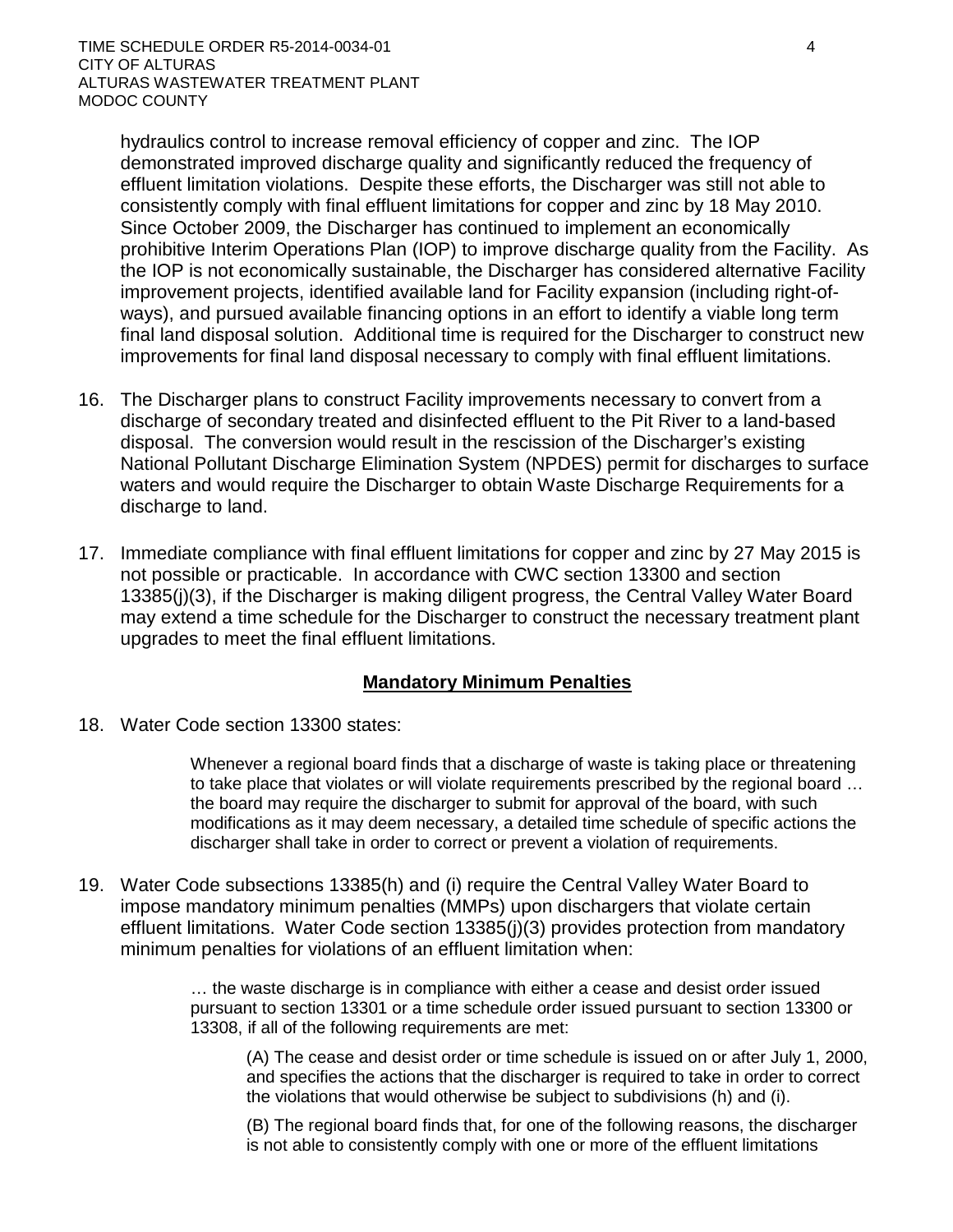TIME SCHEDULE ORDER R5-2014-0034-01 5 CITY OF ALTURAS ALTURAS WASTEWATER TREATMENT PLANT MODOC COUNTY

> established in the waste discharge requirements applicable to the waste discharge:

(i) The effluent limitation is a new, more stringent, or modified regulatory requirement that has become applicable to the waste discharge after the effective date of the waste discharge requirements and after July 1, 2000, new or modified control measures are necessary in order to comply with the effluent limitation, and the new or modified control measures cannot be designed, installed, and put into operation within 30 calendar days.

(C) (i) The regional board establishes a time schedule for bringing the waste discharge into compliance with the effluent limitation that is as short as possible, taking into account the technological, operational, and economic factors that affect the design, development, and implementation of the control measures that are necessary to comply with the effluent limitation. Except as provided in clause (ii), for the purposes of this subdivision, the time schedule shall not exceed five years in length.

(ii) [Extended Time Schedule]

…

…

…

(II) Following a public hearing, and upon a showing that the discharge is making diligent progress toward bringing the waste discharge into compliance with the effluent limitation, the regional board may extend the time schedule for an additional period not exceeding five years in length, if the discharger demonstrates that the additional time is necessary to comply with the effluent limitation. The subclause does not apply to a time schedule described in subclause (I).

(iii) If the time schedule exceeds one year from the effective date of the order, the schedule shall include interim requirements and the dates for their achievement. The interim requirements shall include both of the following:

(I) Effluent limitations for the pollutant or pollutants of concern.

(II) Actions and milestones leading to compliance with the effluent limitation.

(D) The discharger has prepared and is implementing in a timely and proper manner, or is required by the regional board to prepare and implement, a pollution prevention plan pursuant to section 13263.3.

- 20. Compliance with this Order exempts the Discharger from MMPs for violations of the final effluent limitations for copper, zinc, and total coliform in accordance with Water Code section 13385(j)(3). The time schedule order satisfies the provisions of Water Code section 13385(j)(3) as follows:
	- 13385(j)(3)(A): This time schedule order is being issued after July 1, 2000, and specifies actions that the Discharger must take to correct the violations that would be subject to enforcement actions (see Compliance Time Schedule Table on Page 6).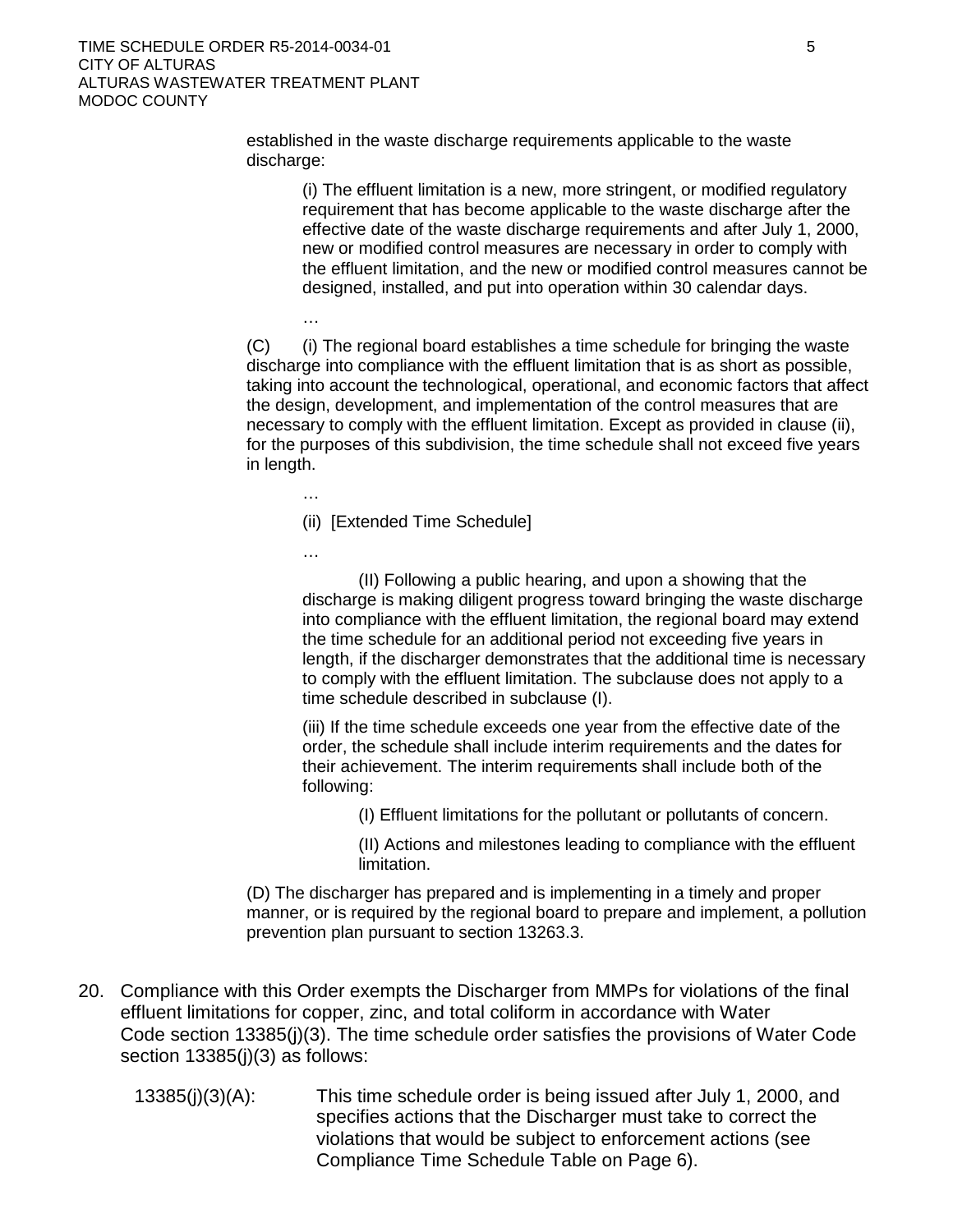TIME SCHEDULE ORDER R5-2014-0034-01 6 CITY OF ALTURAS ALTURAS WASTEWATER TREATMENT PLANT MODOC COUNTY

- 13385(j)(3)(B)(i): This time schedule order includes new effluent limits that became effective after the July 1, 2000 date, and may require new or modified control measures in order to comply with the final effluent limits. The Discharger anticipates that it will take at least until 27 May 2015 to conduct the planning, funding, and construction improvements to the existing plant to meet the new final effluent limitations. Therefore the new modifications cannot be designed, installed, or put into operation within 30 calendar days.
- 13385(j)(3)(C)(i): The Discharger anticipates that it will take at least until 27 May 2015 to upgrade the existing plant to conduct the planning, funding, and construction improvements to the existing plant to meet the new final effluent limitations. To meet the new final effluent limitations, the Discharger is planning to construct artificial wetlands to dispose of the effluent. To meet the new final limitations, the Discharger will have to complete engineering studies, environmental and permitting documentation, and funding. Should the wetlands project prove infeasible, alternative methods of compliance will need to be investigated and evaluated. This timeframe is as short as possible, considering the major upgrades the plant will have to complete to meet the final effluent limitations.
- 13385(j)(3)(C)(ii)(II): On or after 27 May 2015, the time schedule may be extended for a period of not more than five additional years. The Central Valley Water Board finds, as described in previous findings in this Order, that the Discharger has demonstrated due diligence to bring the waste discharge into compliance with final effluent limitations for copper and zinc contained in WDR Order R5-2014-0033 through the following: continued implementation of the IOP, treatment system improvements completed to date, and improvement projects planning to convert the Facility from a surface water discharge to the Pitt River to land-based disposal. Furthermore, the Discharger has demonstrated that additional time is necessary to comply with the final effluent limitations for copper and zinc contained in WDR Order R5-2014-0033. This Order establishes a time schedule to bring the waste discharge into compliance with final effluent limitations that is as short as possible, taking into account technical, operational, and economic factors that affect design, development, and implementation of control measures that are necessary to comply with the copper, zinc, and total coliform effluent limitations. This Order extends the time schedule requiring full compliance with final effluent limitations for copper and zinc and this Order has been considered at a public hearing.
- 13385(j)(3)(C)(iii)(I): This time schedule order contains interim effluent limits for the constituents of concern which are copper, zinc, and total coliform.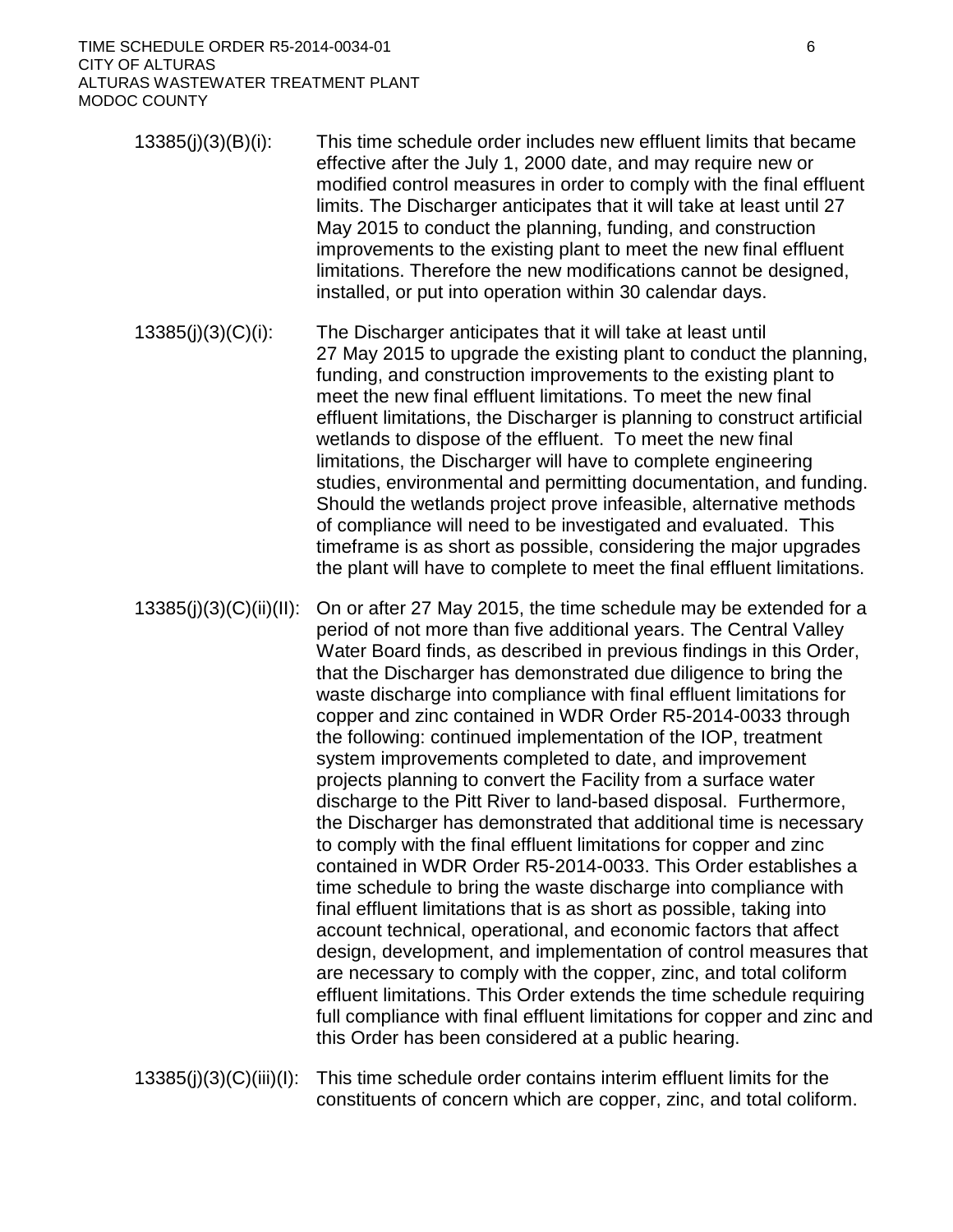TIME SCHEDULE ORDER R5-2014-0034-01 7 CITY OF ALTURAS ALTURAS WASTEWATER TREATMENT PLANT MODOC COUNTY

- 13385(j)(3)(C)(iii)(II): This time schedule order contains milestones and actions which lead to compliance with the final effluent limitations (See the Compliance Time Schedule Table on Page 6).
- 13385(j)(3)(D): The Discharger submitted and implemented in a timely and proper manner a pollution prevention plan to reduce the effluent concentrations of copper and zinc. This order does not require resubmittal of a pollution prevention plan for copper and zinc. A pollution prevention plan for total coliform is required six months from the date of adoption of this order.
- 21. Since the time schedules for completion of actions necessary to bring the waste discharge into compliance exceeds 1 year, this Order includes interim requirements and dates for achievement. The time schedule does not exceed 5 years.
- 23. In accordance with the *Policy for Implementation of Toxics Standards for Inland Surface Waters, Enclosed Bays, and Estuaries* (SIP), the CTR-based final effluent limitations for copper and zinc newly implemented in WDR Order R5-2006-0103 became applicable to the waste discharge on the effective date of 18 May 2010. In accordance with CWC section 13385(j)(3)(C), a time schedule may provide protection from MMPs for violations of final effluent limitations for a maximum total length of time not to exceed ten years from the effective date (i.e., 18 May 2020). TSO R5-2010-0905 issued on 27 May 2010 required compliance with final effluent limitations for copper and zinc by 27 May 2015. On 27 March 2010, TSO R5-2014-0034 replaced TSO R5-2010-0905. TSO R5-2014-0034 maintained the same compliance schedule for copper and zinc, providing protection from MMPs for final copper and zinc effluent limitation violations until 27 May 2015, and provided protection from MMPs for final total coliform effluent limitation violations until 27 March 2019. Additional protection from MMPs for final copper and zinc effluent limitations violations is provided from the date this amended TSO is adopted until 18 May 2020.
- 23. The compliance time schedule in this Order includes interim performance-based effluent limitations for copper and zinc. Interim effluent limitations consist of a maximum daily and average monthly effluent concentration derived using sample data provided by the Discharger demonstrating actual treatment plant performance. The method to set interim effluent limitations depends on the number of sample data.
	- a. **10 or more data points.** In developing the interim limitations, when there are 10 sampling data points or more, sampling and laboratory variability is accounted for by establishing interim limits that are based on normally distributed data where 99.9% of the data points will lie within 3.3 standard deviations of the mean (Basic Statistical Methods for Engineers and Scientists, Kennedy and Neville, Harper and Row, 3rd Edition, January 1986). Where actual sampling shows an exceedance of the proposed 3.3 standard deviation limit, the maximum effluent concentration (MEC) has been established as the interim limitation.
	- b. **Less than 10 data points.** When there are less than 10 sampling data points available, the *Technical Support Document for Water Quality-Based Toxics Control* (EPA/505/2-90-001) (TSD) recommends a coefficient of variation of 0.6 be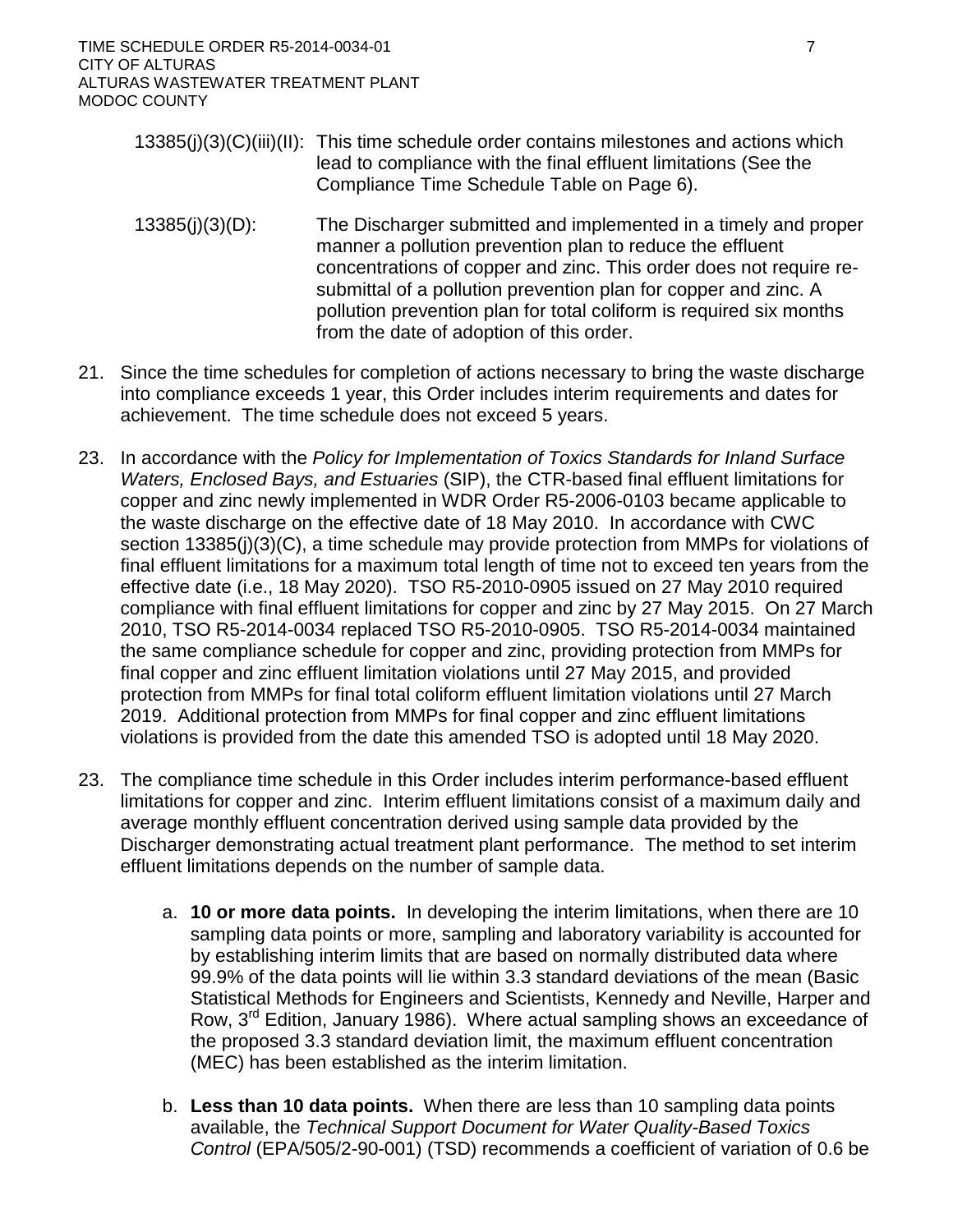.

utilized as representative of wastewater effluent sampling. The TSD recognizes that a minimum of 10 data points is necessary to conduct a valid statistical analysis. The multipliers contained in Table 5-2 of the TSD are used to determine a daily limitation based on a long-term average objective. In this case, the longterm average objective is to maintain, at a minimum, the current plant performance level. Thus, when there are less than 10 sampling points for a constituent, interim limitations are based on 3.11 times the MEC to obtain the daily interim limitation (TSD, Table 5-2) and 2.13 times the MEC to obtain the average monthly interim limitation (assuming one sample per month). If the statistically projected interim limitation is less than the MEC, the interim limitation is established as the MEC.

The following table summarizes the calculation of the interim effluent limitations for copper and zinc (note: copper and zinc calculations are carried over from previous TSO for consistency and differ slightly from the values in paragraph 12). Daily and monthly average effluent data for each constituent were the same values therefore the interim maximum daily and average monthly effluent limitations for each constituent are equal:

| <b>Parameter</b>             | <b>Units</b> | <b>MEC</b> | <b>Mean</b> | <b>Standard</b><br><b>Deviation</b> | Number of<br><b>Samples</b><br>with<br><b>Detections</b> | <b>Interim</b><br>Limitation<br>(Maximum<br>Daily) | <b>Interim</b><br><b>Limitation</b><br>(Average<br><b>Monthly)</b> |
|------------------------------|--------------|------------|-------------|-------------------------------------|----------------------------------------------------------|----------------------------------------------------|--------------------------------------------------------------------|
| Copper, Total<br>Recoverable | µg/L         | 31.2       | 8.8         | 5.94                                | 32                                                       | 31.2                                               | 31.2                                                               |
| Zinc, Total<br>Recoverable   | µg/L         | 63.6       | 28.7        | 10.4                                | 32                                                       | 63.6                                               | 63.6                                                               |

24. Total coliform organisms limits are not based on normally distributed data and the limitsetting procedures described above do not apply. The interim limit for total coliform organisms is set to the R5-2006-0103 permit limit applicable prior to 15 November 2008 (the date the Facility upgrade was scheduled to be complete). This is a limit that the Discharger has regularly met and is therefore operationally attainable.

The following table summarizes the interim total coliform organisms limits. Data is from the period 1 January 2009 through 31 March 2015. The IOP was implemented in October 2009 to help failures in the Facility upgrade. Maximum effluent concentration, mean, median, and standard deviation values are included for reference but were not used in calculating the limits.

| <b>Parameter</b>                   | <b>Units</b> | <b>MEC</b> | <b>Mean</b><br>(Median) | <b>Standard</b><br><b>Deviation</b> | Number of<br><b>Samples</b><br>with<br><b>Detections</b> | Interim<br>Limitation<br>(7 dav<br>median) | <b>Interim</b><br>Limitation<br>(Maximum<br>Daily) |
|------------------------------------|--------------|------------|-------------------------|-------------------------------------|----------------------------------------------------------|--------------------------------------------|----------------------------------------------------|
| <b>Total Coliform</b><br>Organisms | MPN/100 mL   | 2419       | (ND)                    | 143.5                               | 183                                                      | 23                                         | 500                                                |

25. The Central Valley Water Board finds that the Discharger can maintain compliance with the interim limitations included in this Order. Interim limitations are established when compliance with the final effluent limitations cannot be achieved by the existing discharge.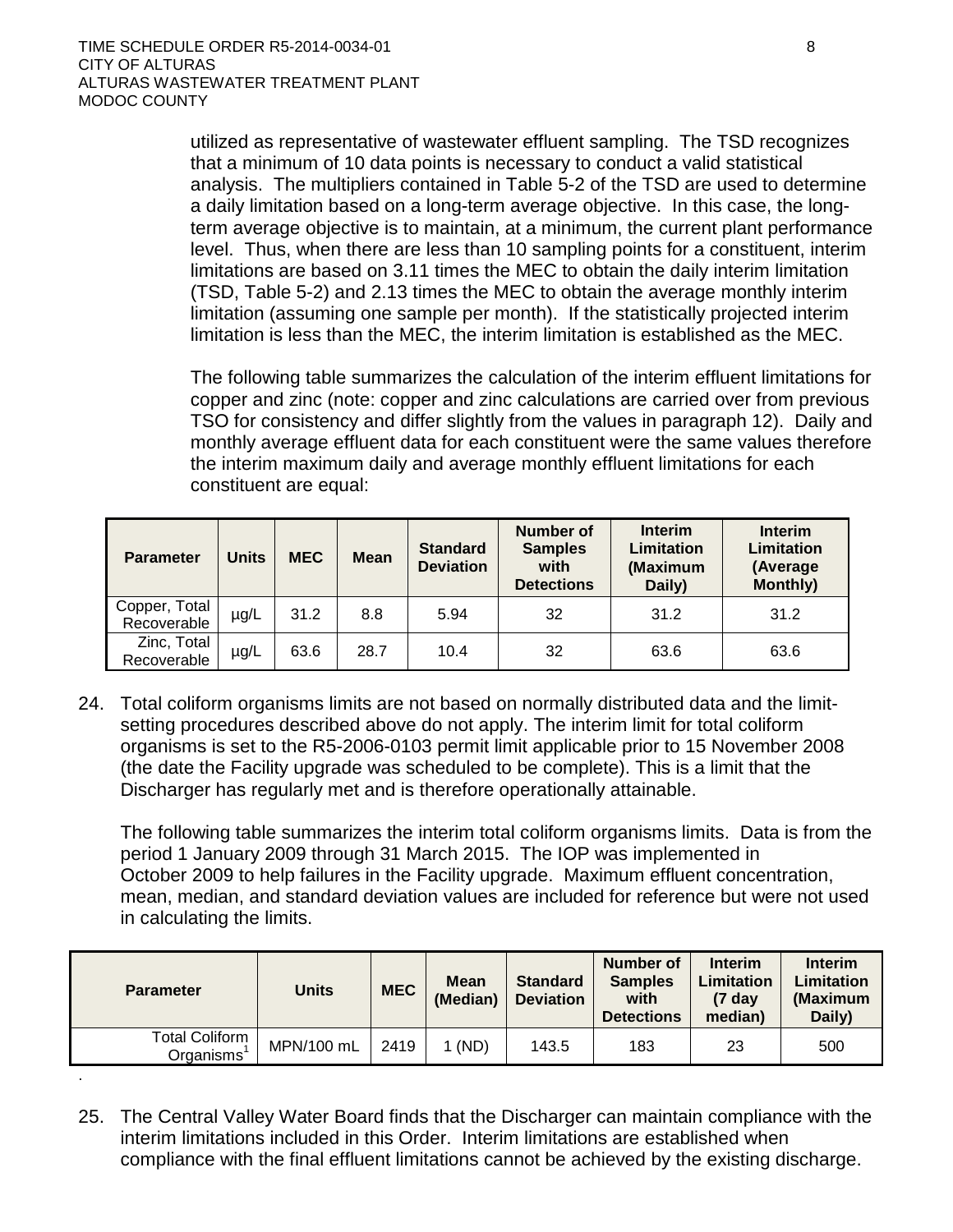Discharge of constituents in concentrations in excess of the final effluent limitations, but in compliance with the interim effluent limitations, can significantly degrade water quality and adversely affect the beneficial uses of the receiving stream on a long-term basis. The interim limitations, however, establish an enforceable ceiling concentration until compliance with the effluent limitations can be achieved.

- 26. On 27 March 2014, in Rancho Cordova, California, after due notice to the Discharger and all other affected persons, the Central Valley Water Board conducted a public hearing at which evidence was received to consider a Time Schedule Order under Water Code section 13300 to establish a time schedule to achieve compliance with waste discharge requirements.
- 27. On 14 July 2015 Central Valley Water Board staff issued a notice of public hearing and provided a 30-day comment period for proposed amendments to Time Schedule Order R5- 2014-0034. The notice stated that any member of the public may request an oral hearing before the Executive Officer, and if no hearing is requested, the Executive Officer's review of the administrative record, including any written comments received shall constitute the public hearing.
- 28. No public comments were received. Pursuant to the authority delegated to the Executive Officer in Resolution R5-2009-0114, the Executive Officer may issue or modify time schedule orders rather than hold a hearing before the Central Valley Water Board.
- 29. Issuance of this Order is exempt from the provisions of the California Environmental Quality Act (Pub. Resources Code, § 21000 et seq.) ("CEQA") pursuant to Water Code section 13389, since the adoption or modification of a NPDES permit for an existing source is statutorily exempt and this Order only serves to implement a NPDES permit (*Pacific Water Conditioning Ass'n, Inc. v. City Council of City of Riverside* (1977) 73 Cal.App.3d 546, 555-556.).
- 30. In the event the selected alternative requires additional review under CEQA, the Discharger shall conduct required review and obtain appropriate approval prior to initiating construction.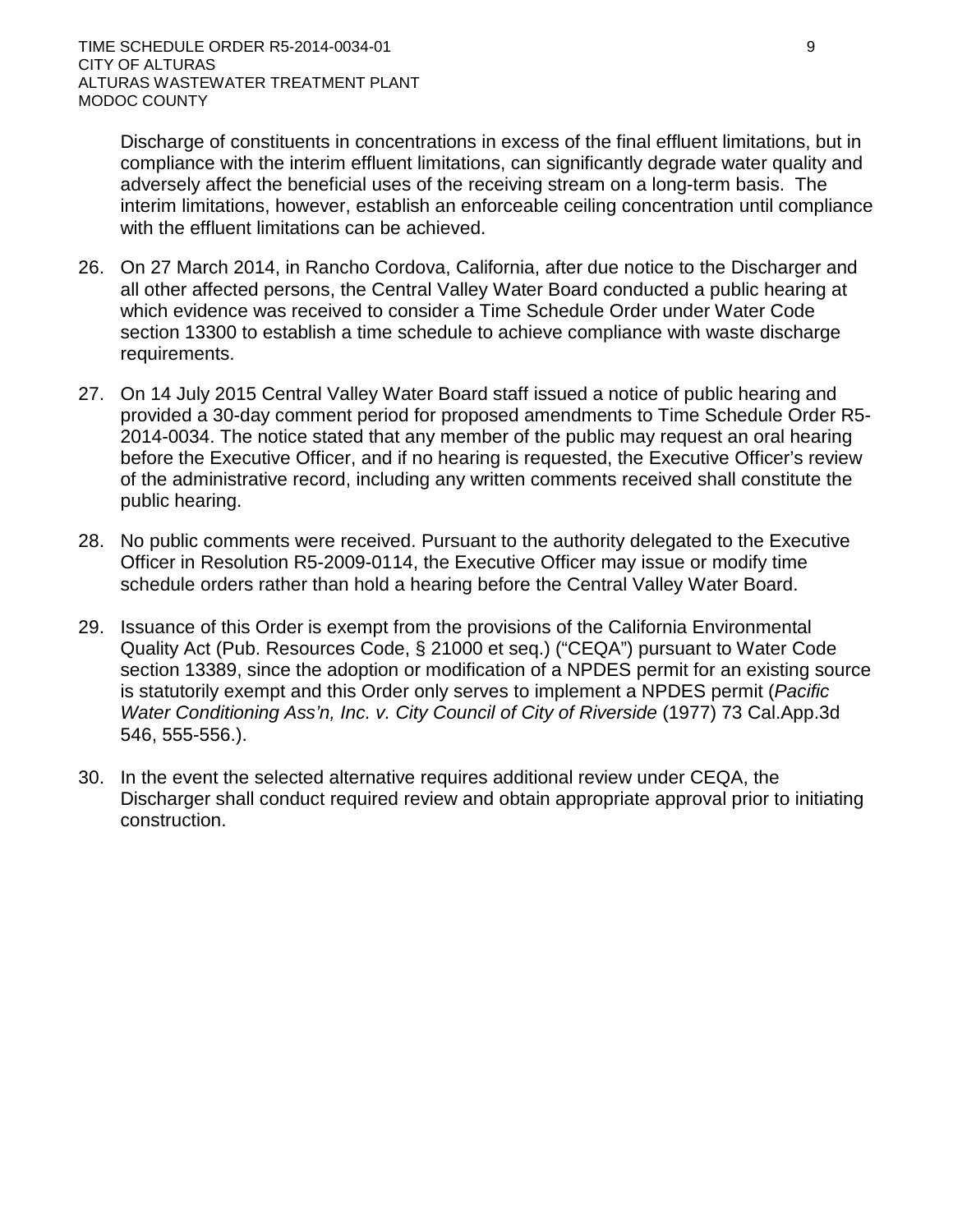# **IT IS HEREBY ORDERED THAT:**

1. The Discharger shall comply with the following time schedule to ensure compliance with the final effluent limitations for copper, zinc, and total coliform contained in WDR Order R5-2014-0033, as described in the above Findings:

| <b>Task</b>                                                                                                                       | <b>Compliance Date</b>                        |
|-----------------------------------------------------------------------------------------------------------------------------------|-----------------------------------------------|
| Submit and implement a Pollution Prevention Plan (PPP) <sup>1</sup><br>pursuant to Water Code section 13263.3 for total coliform. | 6 Months after Adoption Date of<br>this Order |
| Submit Initial Workplan for actions to achieve compliance<br>with the total coliform limitation.                                  | 6 Months after Adoption Date of<br>this Order |
| Submit Annual Progress Reports <sup>2</sup>                                                                                       | 1 December, annually thereafter               |
| Achieve compliance with copper and zinc final effluent<br>limits.                                                                 | 18 May 2020                                   |
| Submit Method of Compliance project for total coliform                                                                            | 1 October 2015                                |
| Begin Compliance Project for total coliform                                                                                       | 1 July 2017                                   |
| Achieve compliance with final total coliform effluent limit.                                                                      | 27 March 2019                                 |

## **COMPLIANCE TIME SCHEDULE TABLE**

<sup>1</sup> The Discharger shall implement a new Pollution Prevention Plan (PPP) for total coliform and shall meet the requirements specified in Water Code section 13263.3.<br>The progress reports for copper , zinc, and total coliform shall detail what steps have been implemented

towards achieving compliance with waste discharge requirements, including studies, construction progress, evaluation of measures implemented, and recommendations for additional measures as necessary to achieve full compliance by the final date.

2. The following interim maximum daily, average monthly, and 7-day median effluent limitations shall be effective immediately in lieu of the final effluent limitations for copper, zinc, and total coliform contained in WDRs Order R5-2014-0033. The final effluent limitations at Discharge Point No. 001 for copper and zinc contained in WDRs Order R5- 2014-0033 shall become effective **18 May 2020**, or when the Discharger is able to come into compliance, whichever is sooner. The final effluent limitations at Discharge Point No. 001 for total coliform organisms shall become effective **27 March 2019.**

| <b>Parameter</b>          | Units      | <b>Interim Effluent Limitations</b> |                    |
|---------------------------|------------|-------------------------------------|--------------------|
| Copper, Total Recoverable | µg/L       | 31 Daily Maximum                    | 31 Average Monthly |
| Zinc. Total Recoverable   | $\mu$ g/L  | 64 Daily Maximum                    | 64 Average Monthly |
| <b>Total Coliform</b>     | MPN/100 mL | 500 Daily Maximum                   | 23 7-Dav Median    |

- 3. For the compliance schedule required by this Order, the Discharger shall submit to the Central Valley Water Board on or before the compliance report due date, the specified document or, if appropriate, a written report detailing compliance or noncompliance with the specific schedule date and task. If noncompliance is being reported, the reasons for such noncompliance shall be stated, and shall include an estimate of the date when the Discharger will be in compliance. The Discharger shall notify the Central Valley Water Board by letter when it returns to compliance with the time schedule.
- 4. If, in the opinion of the Executive Officer, the Discharger fails to comply with the provisions of this Order, the Executive Officer may refer this matter to the Attorney General for judicial